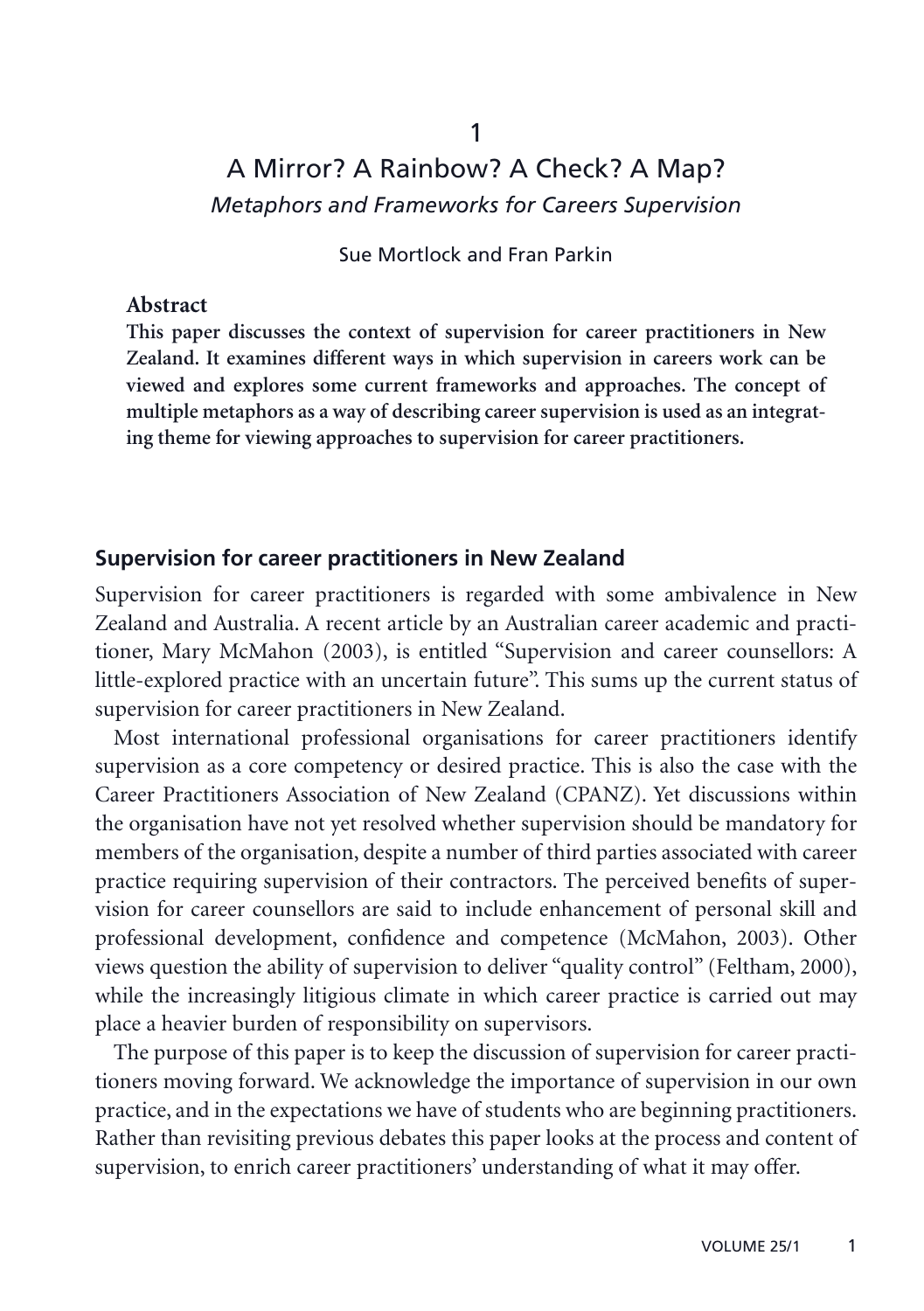## Supervision and metaphors

There are many different definitions of supervision. The straightforward definition of supervision provided by Nathan and Hill (1994, p. 137), as "a regular, structured opportunity for the career practitioner to examine his or her work", is a good starting point. Our experience of talking to practitioners who are involved in supervision is that we all have a picture or a metaphor for supervision. Inkson and Amundson (2002) have written of how the process of career counselling can be assisted through the facilitation of metaphorical thinking. Likewise, supervision can be viewed through a number of metaphorical lenses. Supervision has been described as a rainbow (for developing potential), a mirror (for reflecting practice), a check (for client safety) and a map (for exploring the territory). Definitions and metaphors can help us develop useful frameworks to inform practice.

While this paper looks more formally at some of the frameworks that might be used to structure supervision, it also keeps the idea of pictures and metaphors as a working thread, weaving its way throughout our discussion.

## **Supervision and frameworks**

Literature from supervision in the helping professions reveals that there are a number of models or frameworks within which to conceptualise the purposes and processes of supervision. Two well-known and widely used approaches are the developmental and the narrative. These are both discussed in this paper. While a framework is only a map, it can serve as a useful way for participants in supervision to organise their ideas about what is happening so they can get on and be involved in the process. Scaife (2001) says that frameworks can also provide a common language for exploring the events of supervision and feelings evoked through the process.

## **A model that addresses the purposes of supervision**

Perhaps one of the most widely used and best-known models is Inskipp and Proctor's (1993) model which talks about three categories of purpose in supervision: Normative: covers the supervisor's managerial and ethical responsibilities. In this

sense, you might say that the supervisor's purpose is the client's safety.

**Formative:** focuses on the supervisee's learning and development.

**Restorative:** acknowledges the person of the supervisee and the impact of working with people on their personal and professional roles.

This framework suggests that supervision will focus on different aspects of these purposes at different times according to the contract and the needs of the supervisee.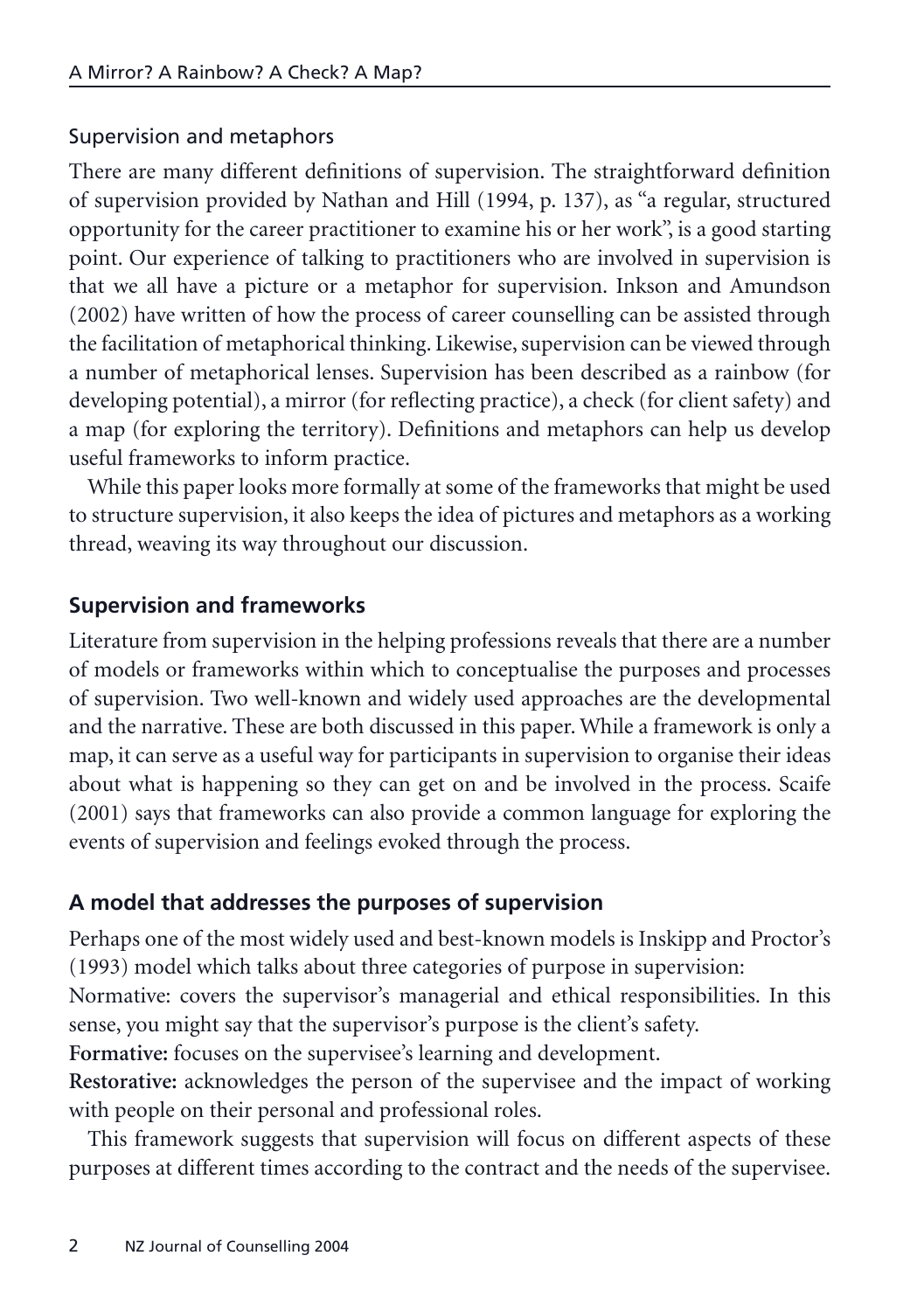## **Developmental frameworks**

Developmental models suggest that supervisors can expect different presentations from supervisees who are at different stages of professional development, and propose that supervisors adapt their approach according to these different presentations. Developmental models lend themselves to ideas and offer rich metaphors about growth, ladders, pyramids, spirals and pathways.

Erskine (1982) presents a simple model using the common developmental concept of stages. He talks about three stages.

The "Beginning Stage" is where concerns are around the development of skills, the provision of information, a sound theoretical framework and the building of confidence. Howell (1982) might call this the stage of "Awareness" – moving from unconscious incompetence to conscious incompetence.

The "Intermediate Stage" is where the concern is more building the supervisee's professional identity, enhancing their knowledge and developing more refined skills. Howell (1982) might call this the "Accommodation" stage – moving from conscious incompetence to conscious competence.

The "Advanced Stage" is where the concern is developing more flexibility in ways of working. This might also be called "Assimilation" (Howell, 1982) – moving from conscious competence to unconscious competence.

Working with this model metaphorically, a supervisee may be encouraged to think of how they have learned other high-level skills. Metaphors are a way of reframing a situation. So a supervisee, struggling with their own feelings of incompetence, might take heart from realising that they have learned to act with unconscious competence in other areas of their life. Metaphors around driving – from beginner to experienced or sport; from learner to proficient – are some possible associations.

Stoltenberg et al. (1998) identify four stages of supervisee development within three overriding structures across specific domains. The three overriding structures are: Self and Other Awareness: which is the supervisee's self-preoccupation, self-awareness

and awareness of the client's world.

**Motivation:** describes the supervisee's interest, investment and effort expended in professional development and training.

**Autonomy:** is a manifestation of changes in degree and appropriateness of independence demonstrated by supervisees over time.

These stages are similar to Erskine's, but they are framed differently. Whereas Erskine and Howell use language that suggests development as growth and maturation, Stoltenberg et al. (1998) focus more on images of separation and individuation. These are: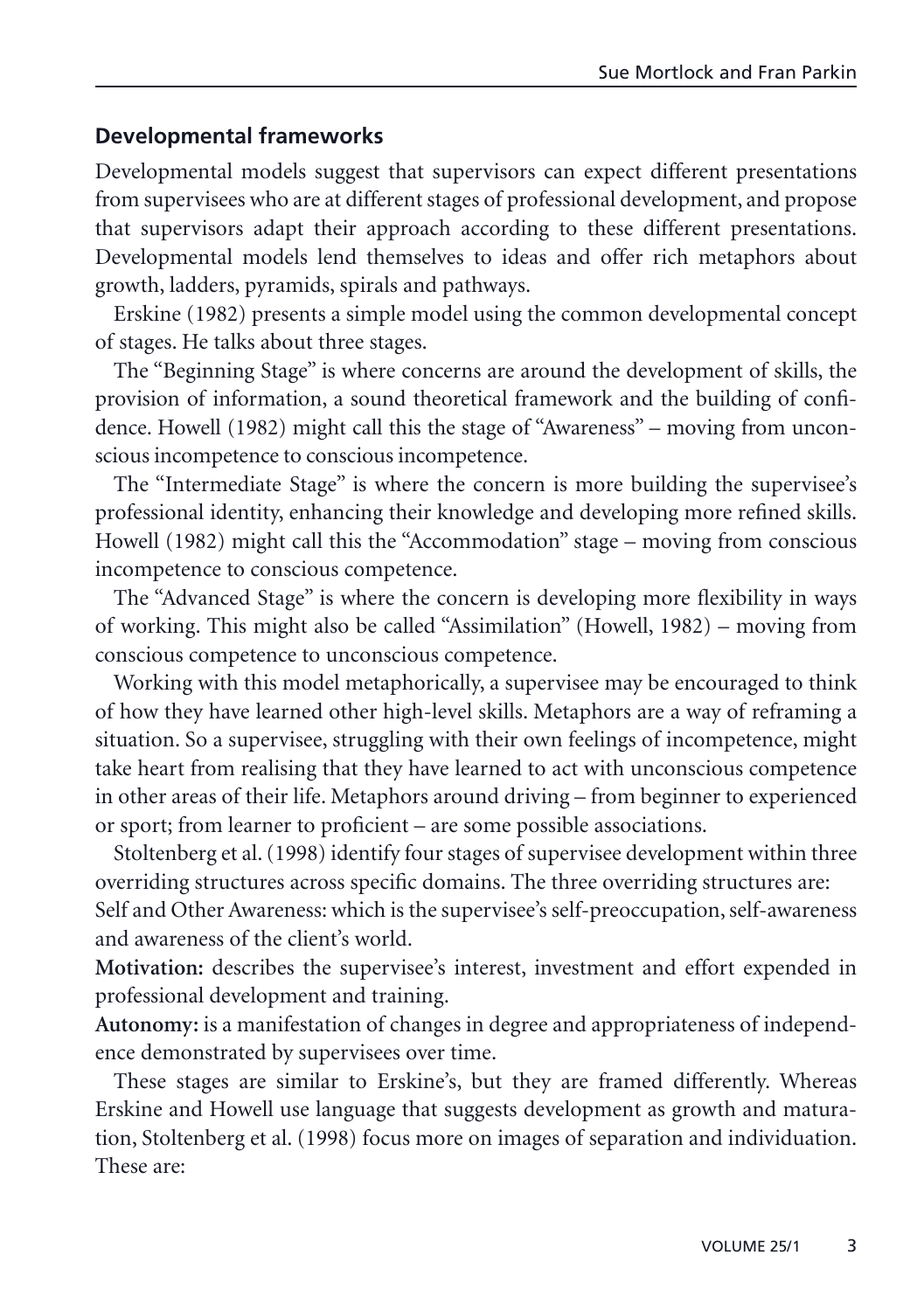**Dependency:** where the supervisee is likely to be more anxious and insecure. At this stage the supervisor offers safety and containment.

**Dependency-Autonomy:** when the supervisee fluctuates between being overconfident and overwhelmed. At this stage, the supervisor can provide a secure base to which the supervisee may return when feeling overwhelmed.

**Conditional Dependency:** where the supervisee is developing increasing selfconfidence, insight and consistency in their sessions with clients. At this stage there is less focus on technique and survival strategies and more on thinking and feeling.

**Master Professional:** where the supervisee has personal autonomy and insightful awareness, and is able to confront personal and professional issues. The supervisory relationship becomes increasingly collegial and the supervisee might be supervising others at this stage.

Developmental models lend themselves to further metaphors about apprentices and master craftsmen.

McMahon and Patton (2002) pick up the importance of development in a chapter on supervision for career counsellors called "Supervision: Lifelong learning for career counsellors". They argue strongly that career counsellors need to become more selfreflective and self-monitoring, and that supervision provides an appropriate mechanism for strengthening this process. McMahon and Patton (2002, p. 246) say:"The input of another person through the process of supervision has the potential to strengthen and deepen the reflection process and enhance the learning of professional career counsellors."

Supervision in this sense could be seen as a mirror, a place for reflection or a space to view oneself, warts and all.

McMahon and Patton (2002) look at ten domains of practice for self-reflection. These are:

- Client assessment the fundamental skills of counselling.
- Conceptualisation of client needs knowledge of career development patterns.
- Individual differences taking multiple factors such as family, socio-economic status, gender, sexual orientation and disability into account.
- Career theory being able to articulate a practice framework.
- Client goals and action plans what these are and how these are determined.
- Intervention skills use of quantitative and qualitative assessment.
- Technical knowledge and skills knowledge of computers, websites, databases.
- Labour market skills understanding of the labour education and training market.
- Ethical career practice reflection and knowledge of ethical practice.
- Professional identity and attitude.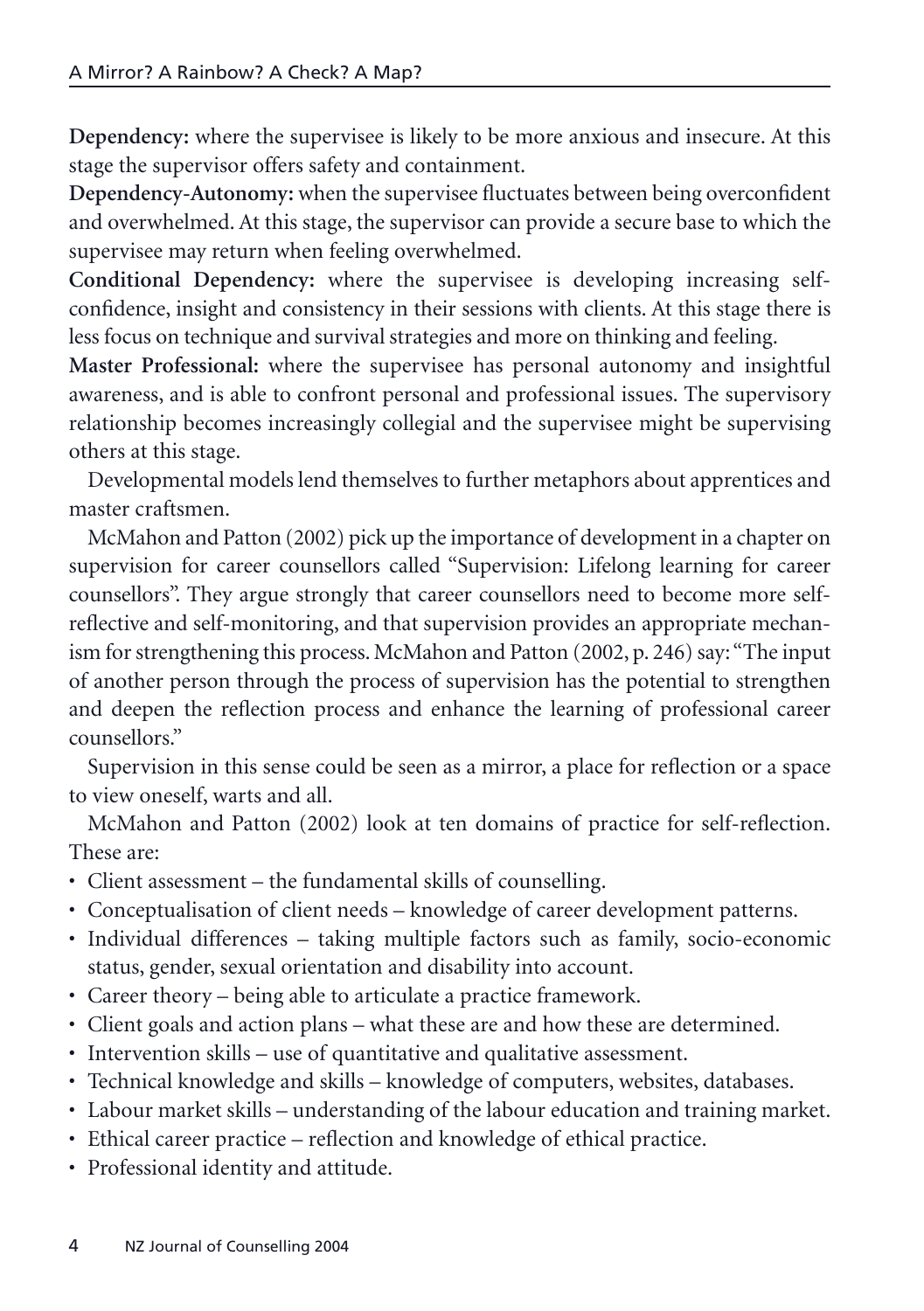They conclude that in a world of rapid change individuals who focus on growth and ongoing learning will remain adaptable and thrive. It is by using the mirror of selfreflection and self-monitoring that practitioners can work ethically and effectively with clients alongside their changing world.

## **Multiple metaphors**

Embedded within these developmental approaches are a series of metaphors for approaching supervision. The models discussed above focus particularly on concepts such as growth, stages of learning, separation/individuation, craft acquisition and the mirror of self-reflection. Inkson and Amundson (2002) discuss the creative potential of working with metaphors but warn against simplified stereotypes, and suggest that by using multiple metaphors practitioners can be encouraged to expand their vision and achieve a sense of balance.

#### **Narrative approaches to supervision of career practice**

First, some background to narrative approaches. Narrative practice is based on ideas of post-modernity, which argue that there are no longer any mega narratives, but instead, the emphasis is on the lives and stories of individuals and how they give meaning to the experiences that have shaped their lives. Metaphors can provide language, which enriches meaning and develops the context of individual stories.

In a narrative framework, there is curiosity about "isms" (which tend to abound in careers work), and regard for the language which provides the concepts and discourse through which we construct meaning and produce "isms". Therefore, when describing careers as boundaryless, protean, portfolio, random, or hierarchical, the metaphors that give shape to these descriptions are relative to a particular culture and version of reality. The features of a narrative approach to careers might then include attention to:

- Personal knowledge and stories.
- Watching for power relations.
- Practices of self in relationship.
- Re-authoring lives, or co-constructing stories (Julian, 2002).

There are a number of different supervision narratives. Some that we are familiar with include developmental, social role and systems approaches. The terms "mentoring" and "coaching" are sometimes used instead of "supervision". A narrative approach to supervision does not necessarily present a whole new set of techniques, but offers an approach that helps us look at supervision differently. It can help us look at building alliances, and rich ways of working in the building of a professional identity (Speedy, 2000).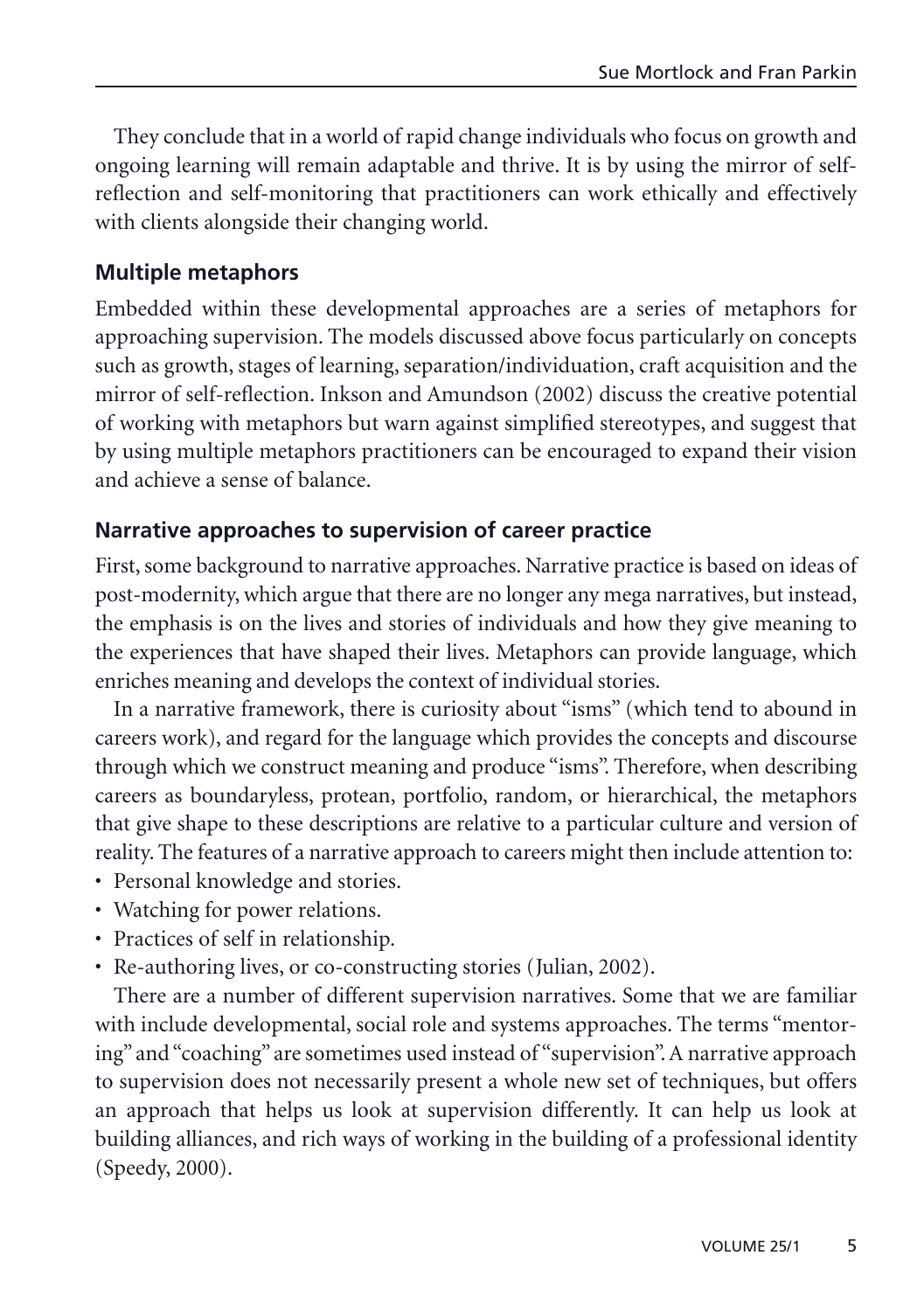Language is important in constructing a relationship with supervision, and some alternative terms have been offered to replace "supervision", such as "co-visioning" and "extra-visioning" (White, 1997).

The following are three arenas in which a narrative approach may differ from more traditional approaches to supervision.

#### Purposes of supervision

A narrative approach to supervision opens up opportunities to explore more widely the place of internal stories in professional identity. For example, self-doubt is often presented as a supervision issue within a context of a perception of personal failure, of not measuring up in some way. Ethical norms and values are important checks and should be an ongoing aspect of reflection on and in practice. Yet internalised stories of self-doubt offer rich discussions of the politics of individual accountability and failure in practices which are sometimes under-resourced and undervalued. A further purpose of supervision can be to encourage transparency about norms and whose interest they may serve (Behan, 2003).

Secondly, in resonance with the way that we work with clients, career practitioners in supervision often have implicit, but unrealised, skills and knowledge. Personal histories and understandings may have as much to offer practice as theoretical models. The challenge of those in the supervisory relationship is to uncover, or construct, the skills and knowledge that can be applied ethically to practice (Speedy, 2000).

Lastly, a purpose of supervision could be to construct a collaborative learning environment, where the way in which the work is impacting on the practitioner can be discussed and the effects can be evaluated. The focus of the work in supervision is, therefore, not necessarily taking a problem-solving approach to difficulties with individual clients, but can also include looking at how to sustain the work of the practitioner (Behan, 2003).

## Nature of the supervision relationship

Michael White, an Australian narrative therapist, talks about moving the supervision relationship beyond the dyad and into a collection of "members of the club". This metaphor suggests people who support and assist the development of professional identity. As we recall the people who have inspired us and who have stimulated reflection and learning, we are gathering together the "members of our club" (White, 1997), who are witnesses to our developing professional identity. From this viewpoint, relationships in supervision become decentred, with authority and expertise not residing solely in the person of the supervisor. The supervisor is an audience, or a curious listener (Speedy, 2000), along with other members of the club.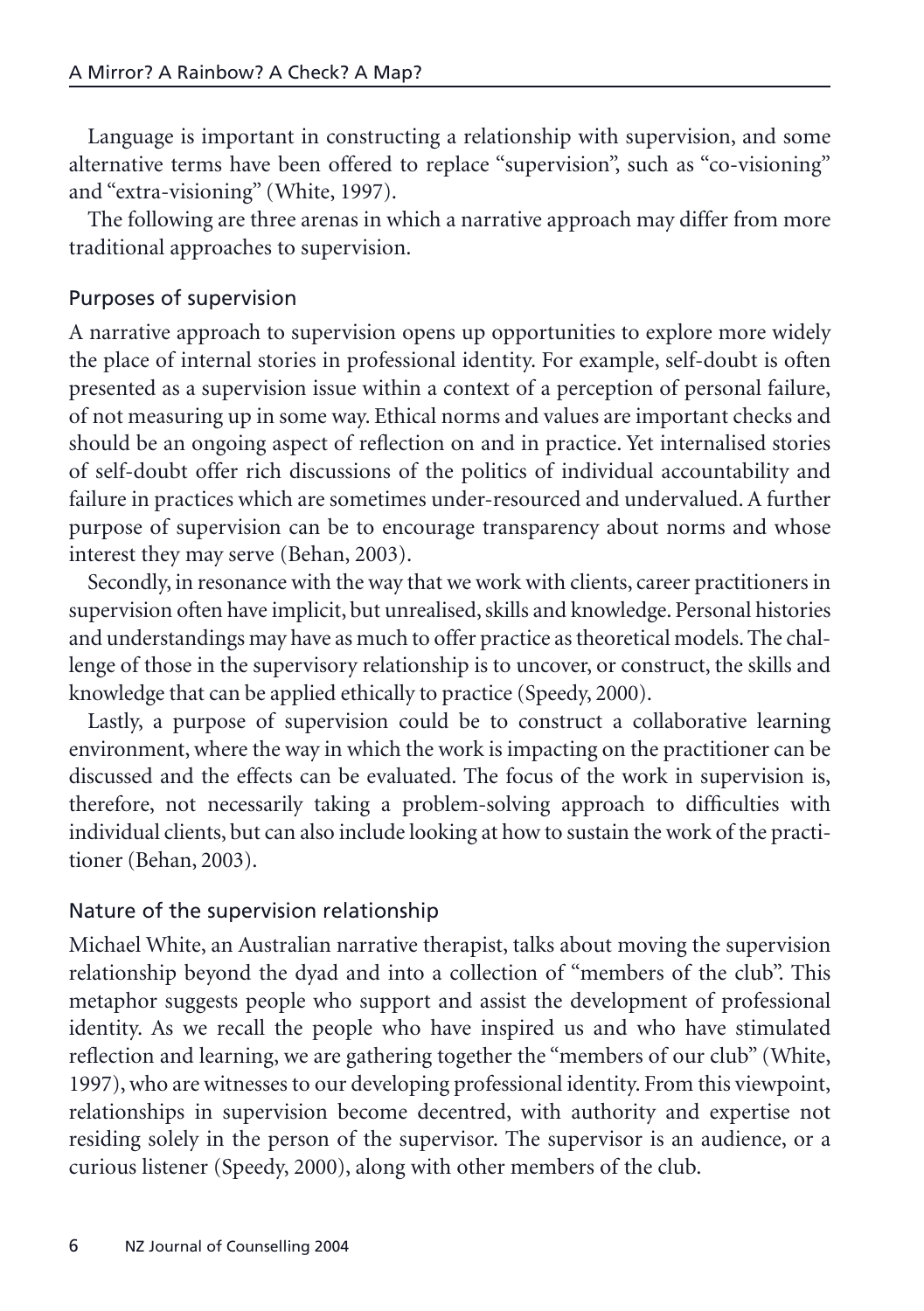#### Creation of supervision as ethical space

Within the space which is supervision, the ethic of collaboration is highly valued, along with a moral commitment and connectedness to the client whose story may be being told. Those within the supervision relationship are invited to regard supervision as a "stance of reflexivity that invites counsellors into positions of moral and ethical authority" (Crocket, 1999). This includes being aware of what practices are privileged within career practice and within the appropriate Code of Ethics, and why. It includes being clear about power differentials that this may create in the supervision relationship, and how power is going to be managed in the relationship. Ethical practice also honours the professional stories that are brought to the work and looks at ways to strengthen the authority of the practitioner.

If narrative practice "draws on the idea that our lives are shaped by the stories that we tell about ourselves" (Crocket, 1999), then the metaphors that we have of supervision will be influential in shaping our professional self. White (1997) uses the metaphor of "definitional ceremony" to describe the enactment of the professional self. Supervision can be an important site for re-enacting aspects of practice which trouble or excite us. The applause and the feedback received within the supervision relationship then enrich and strengthen the career practitioner.

#### **Metaphors as a way forward**

The purpose of this paper is to provide career practitioners with some more information about the content and processes of supervision. Its richness and diversity is captured within some of the metaphors we have presented. As individual practitioners use supervision to develop their own professional identity, their metaphors will evolve. As a profession of career practitioners we are also all active in creating our preferred metaphors, not only of our personal practice, but our picture of supervision within our profession as a whole. We hope this paper will add a dimension to this ongoing conversation and stimulate new metaphors for discussion.

#### References

- Behan, C. (2003). Some ground to stand on: Narrative supervision. Unpublished paper. Sweeter Training Institute.
- Crocket, K. (1999). Supervision: A site of authority production. *New Zealand Journal of Counselling, 20* (1): 75–83.
- Erskine, R. (1982). Supervision of psychotherapy: Models for professional development. *Transactional Analysis Journal,* 12 (4): 314–21.